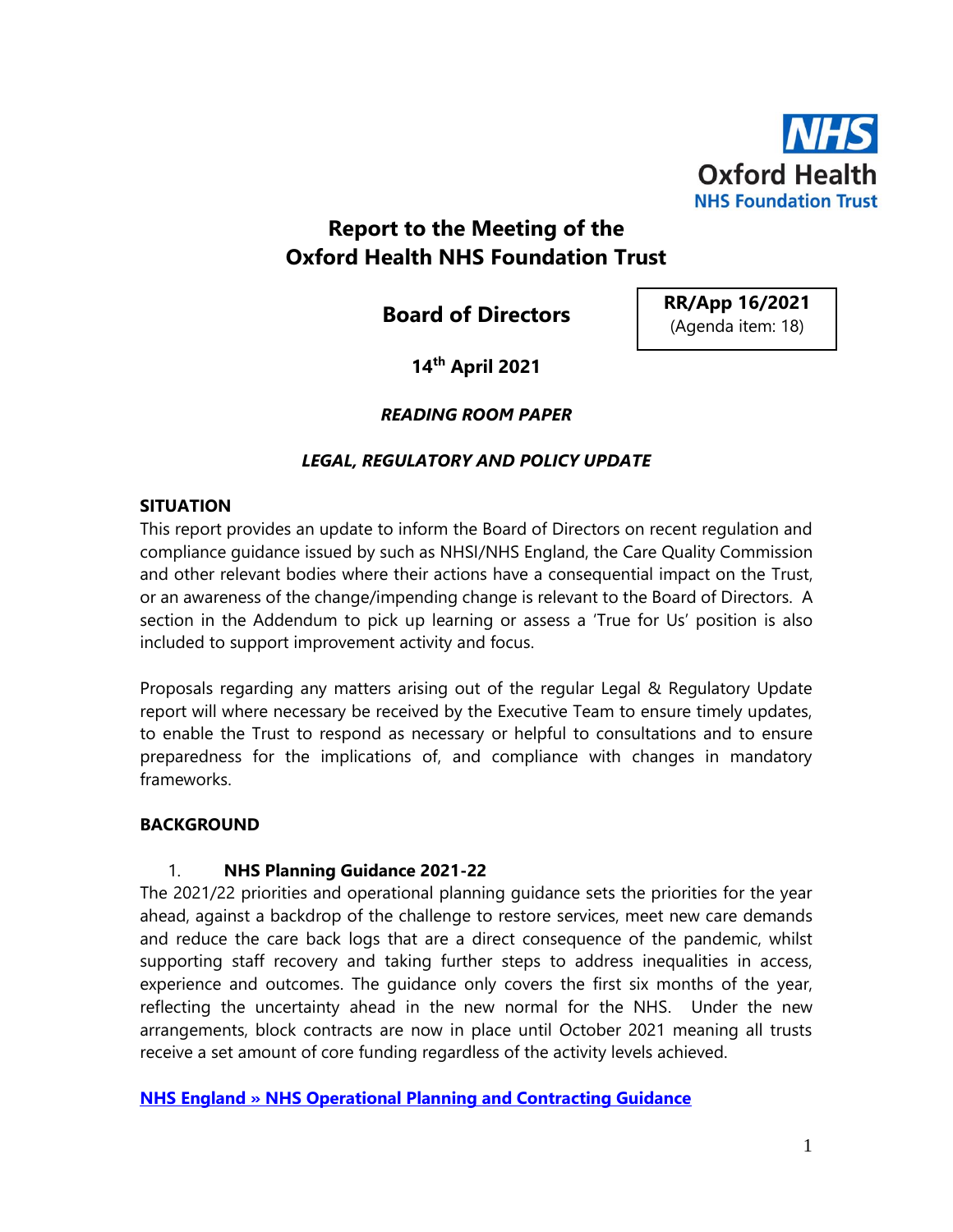**OH Position: The guidance is considered nationally to represent a realistic and achievable package of targets which when our workforce needs to recuperate from the height of the pandemic and winter, allows us time to recover sensibly. The priority in the guidance on staff wellbeing is welcomed. The Trust will develop plans to achieve as necessary to include the delivery of the COVID vaccination programme and to manage the increasing demand on mental health, learning disability and autism services.**

# 2. **Integration and Innovation: Working Together to Improve Health and Social Care for All - White Paper**

This paper sets out legislative proposals for a Health and Care Bill. Many of the proposals build on [the NHS's recommendations in its Long Term Plan](https://www.longtermplan.nhs.uk/online-version/chapter-7-next-steps/possible-legislative-change/) There are some concerns in four key areas that NHS leaders want the government to address in the bill:

- **1.** Increased powers for the Secretary of State over the NHS
- **2.** Governance and accountability
- **3.** The duty to collaborate
- **4.** Pace and timescales

Proposals look to help integrated care systems play a greater role, delivering the best possible care, with different parts of the NHS joining up better; and the NHS and local government forming dynamic partnerships to address some of society's most complex health problems. It describes population health: using the collective resources of the local system, NHS, local authorities, the voluntary sector and others to improve the health of local areas.

**Integration and innovation: working together to improve health and social care for all (HTML version) - GOV.UK (www.gov.uk)**

**OH Position: The Trust supports the ambitions to embed integration into the architecture and address the drawbacks of existing frameworks but we will need to await the detail of the legislation and any supporting implementation guidance in order to understand the full implications for us as a sovereign Foundation Trust and as part of an integrated system.**

### 3. **Consultation on the System Oversight Framework**

NHSE/I has published its consultation on a system oversight framework for 2021/22. It sets out an oversight approach for the coming year, with a stronger emphasis on system performance, local priorities and a clearer framework for how regulators will work with and through ICSs and trusts to monitor and support performance. The framework describes a new segmentation process which will be used to determine freedoms and autonomy for providers and ICSs which will be used to determine freedoms and autonomy for providers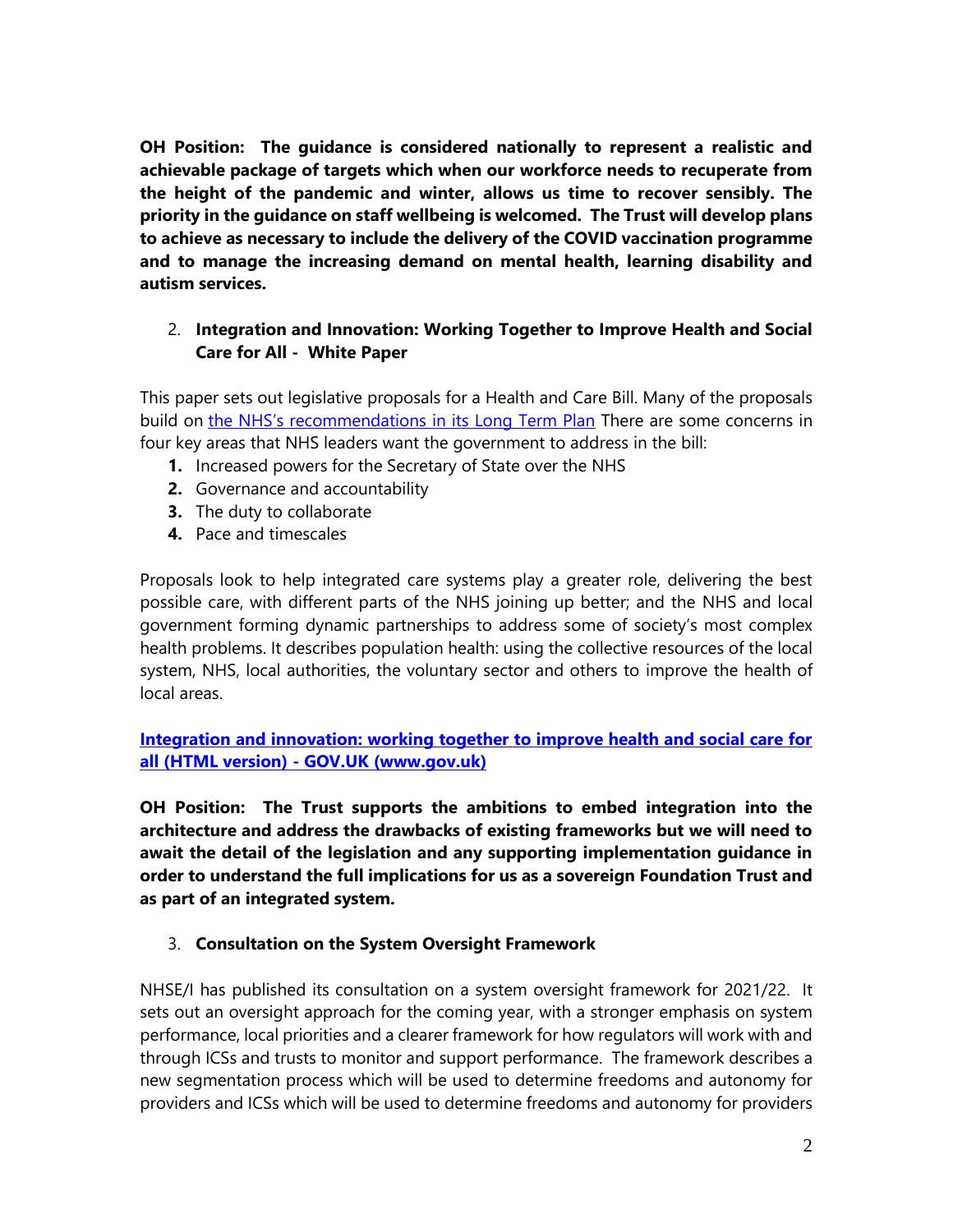and ICs as well as identifying intervention and support needs. The consultation is open until 14<sup>th</sup> May.

# **[https://www.engage.england.nhs.uk/consultation/system-oversight-framework-](https://www.engage.england.nhs.uk/consultation/system-oversight-framework-2021-22/user_uploads/b0381-consultation-on-a-new-nhs-system-oversight-framework-2021-22.pdf)[2021-22/user\\_uploads/b0381-consultation-on-a-new-nhs-system-oversight](https://www.engage.england.nhs.uk/consultation/system-oversight-framework-2021-22/user_uploads/b0381-consultation-on-a-new-nhs-system-oversight-framework-2021-22.pdf)[framework-2021-22.pdf](https://www.engage.england.nhs.uk/consultation/system-oversight-framework-2021-22/user_uploads/b0381-consultation-on-a-new-nhs-system-oversight-framework-2021-22.pdf)**

**OH Position: The Trust will support NHS Providers consultation response based on member feedback. We look forward to seeing further detail on what much of this will look like in practice including clarity on the intended approach in the case of a high performing trust working within segment 3 or 4 systems and the contribution of system partners towards supporting improvement.**

# 4. **CQC – New Five Year Strategy**

The last update to the Board highlighted how the CQC had shared their thinking on a range of key areas, ahead of a formal consultation in January. It has since issued that consultation which registered providers were able to respond to by  $4<sup>th</sup>$  March. The proposed strategy commits CQC to being a more flexible regulator to meet the increasingly complex care journey and advancements in innovation and technology. It also commits to using its powers and voice to reduce inequalities, eliminating discrimination and protecting human rights.

### **<https://www.cqc.org.uk/news/stories/developing-our-future-strategy>**

### **OH Position: The Trust supported NHS Providers' response to the consultation.**

### 5. **Consultation for more flexible and responsive regulation**

This consultation was issued only a couple of weeks after the consultation above, on the five year strategy. It focuses on CQC's planned further approach to its quality assessments and awarding ratings. There is a marked move away from reliance on comprehensive onsite inspections as the trigger for assessing quality and issuing ratings. It will place more reliance on good quality data from a variety of sources including service users' feedback, combined with focused onsite inspections where necessary to assess quality and change a rating. CQC is confident that there is now better data available because of the wider use of digital technology in health and social care, and it has improved IT capability to analyse information and provide a more up to date assessment of quality within an organisation.

NHS trusts will also be subject to a fairly significant change to move away from the current system where a trust can be subject to a complex calculation to determine its overall Trust rating. In the future, a NHS trust will get a **single** overall rating at Trust level, rather than the current approach of also having trust level ratings for each of the five key questions. This single overall rating will be based on CQC's overall assessment of the organisation's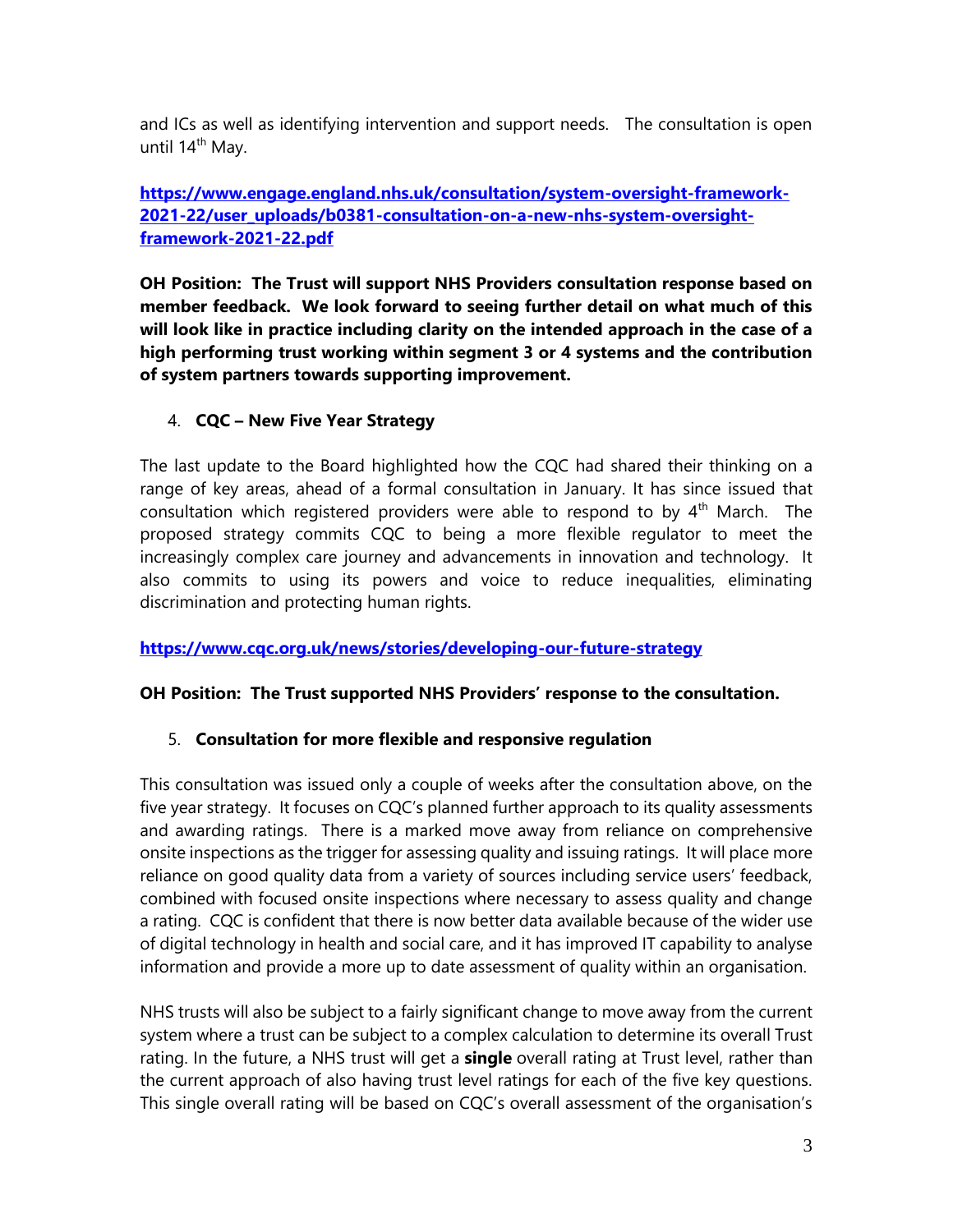performance against the key question of Well-Led, including findings from service level assessments. However, CQC will still continue to publish ratings against the five key questions at core service and location levels. The consultation closed on 23<sup>rd</sup> March 2021.

**OH Position: It appears that this move will result in an even greater focus on 'Well led' in determining a Trust's overall rating; however, the detail as to how this will work is still awaited and the Trust will respond accordingly at that time.**

**[Consultation on changes for more flexible and responsive regulation -](https://www.cqc.org.uk/get-involved/consultations/consultation-changes-more-flexible-responsive-regulation-consultation) consultation [document | Care Quality Commission \(cqc.org.uk\)](https://www.cqc.org.uk/get-involved/consultations/consultation-changes-more-flexible-responsive-regulation-consultation)**

# 6. **Saving and improving lives: the future of UK clinical research delivery**

The Board were apprised in the November report '*why should members of the board care about clinical research'*, and this publication presents a UK-wide vision for the future of clinical research delivery and reinforces how clinical research is the way we improve the prevention, detection, diagnosis and treatment of disease. It sets out ambitions to create a patient-centred, pro-innovation and digitally enabled clinical research environment and ensures that patients are supported to take part in research that is of relevance to them. The ambitions set out determination that the UK is at the forefront of a healthcare revolution and the vision sets out how to deliver a clinical research ecosystem which capitalises on innovation, delivers for all research sponsors, is resilient in the face of future healthcare crises and offers fresh hope for patients across the UK.

### **[The future of UK clinical research delivery -](https://www.gov.uk/government/publications/the-future-of-uk-clinical-research-delivery) GOV.UK (www.gov.uk)**

**OH Position: The Trust's strategy, to be presented to the April Board meeting has a focus on delivery of research as an essential part of effective patient care, with ambitions to foster a culture positive about research, and where staff feel empowered and supported to take part in delivery as part of their job.**

# 7. **Reforming the Mental Health Act (MHA)**

The government is proposing a wide range of changes to the MHA underpinned by 4 principles which are:

- Choice and autonomy ensuring service users' views and choices are respected;
- Least restriction ensuring the MHA's powers are used in the least restrictive way;
- Therapeutic benefit ensuring patients are supported to get better, so they can be discharged from the MHA; and
- The person as an individual ensuring patients are viewed and treated as individuals

The changes of operational and strategic importance include: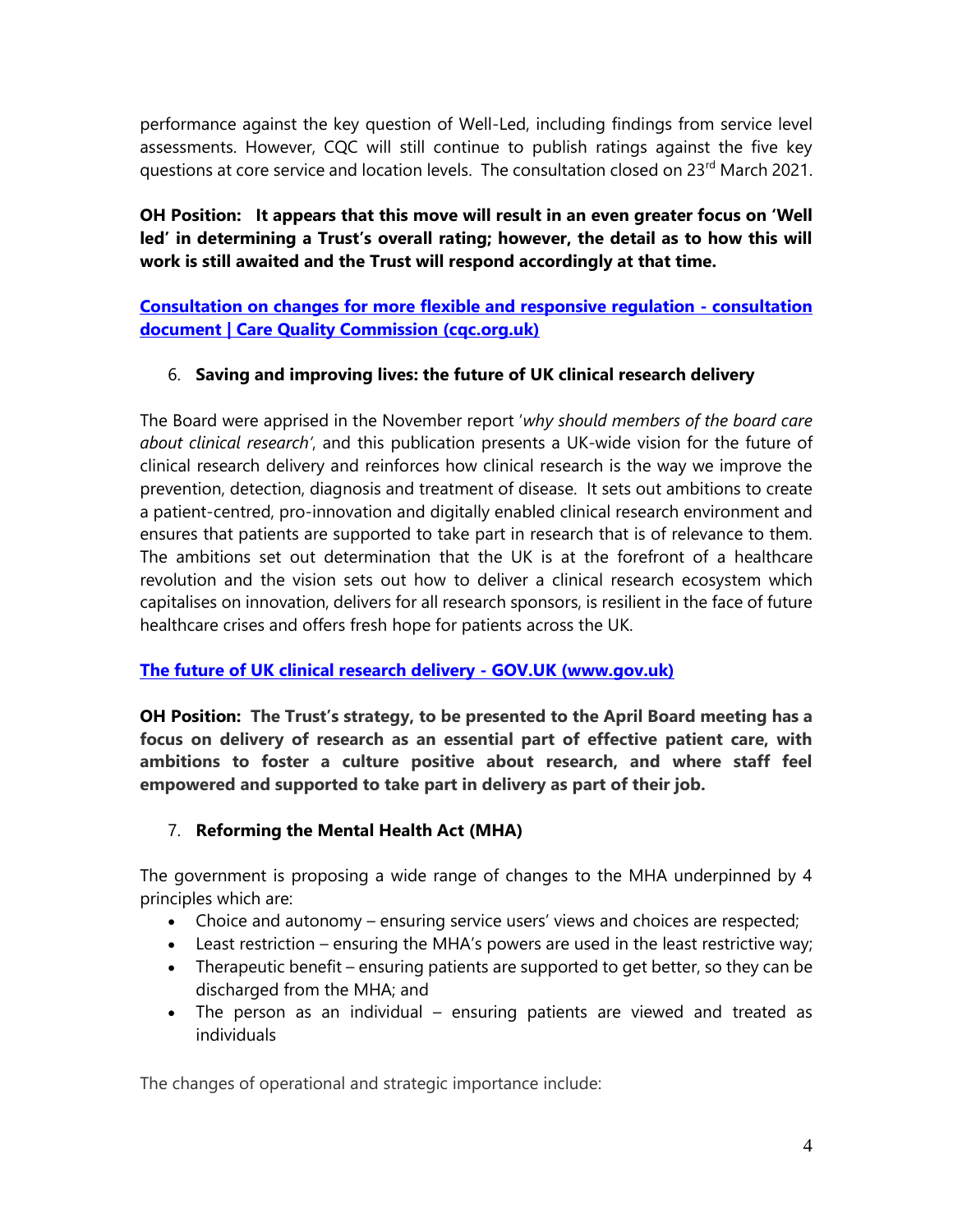- o New guiding principles and where they should be applied to embed in every day practice
- o Changing detention criteria and the processes/powers for challenging detentions, renewals, granting leave, and discharge
- $\circ$  Changing the way people with a learning disability and autistic people are treated in law and reducing reliance on inpatient services
- o Treating children and young people equally and providing care and treatment plans for all receiving inpatient care
- o Introducing a 'simpler dividing line' between the Mental Health Act and the Mental Capacity Act
- o Extending CQC's monitoring powers to consider the effectiveness of local joint working
- $\circ$  Legislating for culturally competent advocacy services, and tackling disparities in BAME experience more broadly

# **<https://www.gov.uk/government/consultations/reforming-the-mental-health-act>**

**OH Position: The Head of Information Governance is leading the Trust's response to the consultation which closes on 21st April 2021.** 

# 8. **Legislating for Integrated Care Systems: five recommendations to Government and Parliament**

This document makes five specific recommendations to Government on the question of how to legislate to place Integrated Care Systems (ICSs) on a statutory footing. These recommendations seek to build on the successful integration, collaboration and partnership efforts of ICSs to date.

[https://www.england.nhs.uk/publication/legislating-for-integrated-care-systems-five](https://www.england.nhs.uk/publication/legislating-for-integrated-care-systems-five-recommendations-to-government-and-parliament/)[recommendations-to-government-and-parliament/](https://www.england.nhs.uk/publication/legislating-for-integrated-care-systems-five-recommendations-to-government-and-parliament/)

# 9. **Code of practice for the international recruitment of health and social care personnel in England**

The Code promotes high standards of ethical practice in the international recruitment and employment of health and social care personnel. It sets out the UK's approach to supporting health and social care systems and workforce, alongside safeguards on active recruitment from countries with the most pressing universal health coverage related health and social care workforce needs. It is based on the principles set out in the World Health Organisation global code of practice on the international recruitment of health personnel.

**[Code of practice for the international recruitment of health and social care personnel](https://www.gov.uk/government/publications/code-of-practice-for-the-international-recruitment-of-health-and-social-care-personnel) - [GOV.UK \(www.gov.uk\)](https://www.gov.uk/government/publications/code-of-practice-for-the-international-recruitment-of-health-and-social-care-personnel)**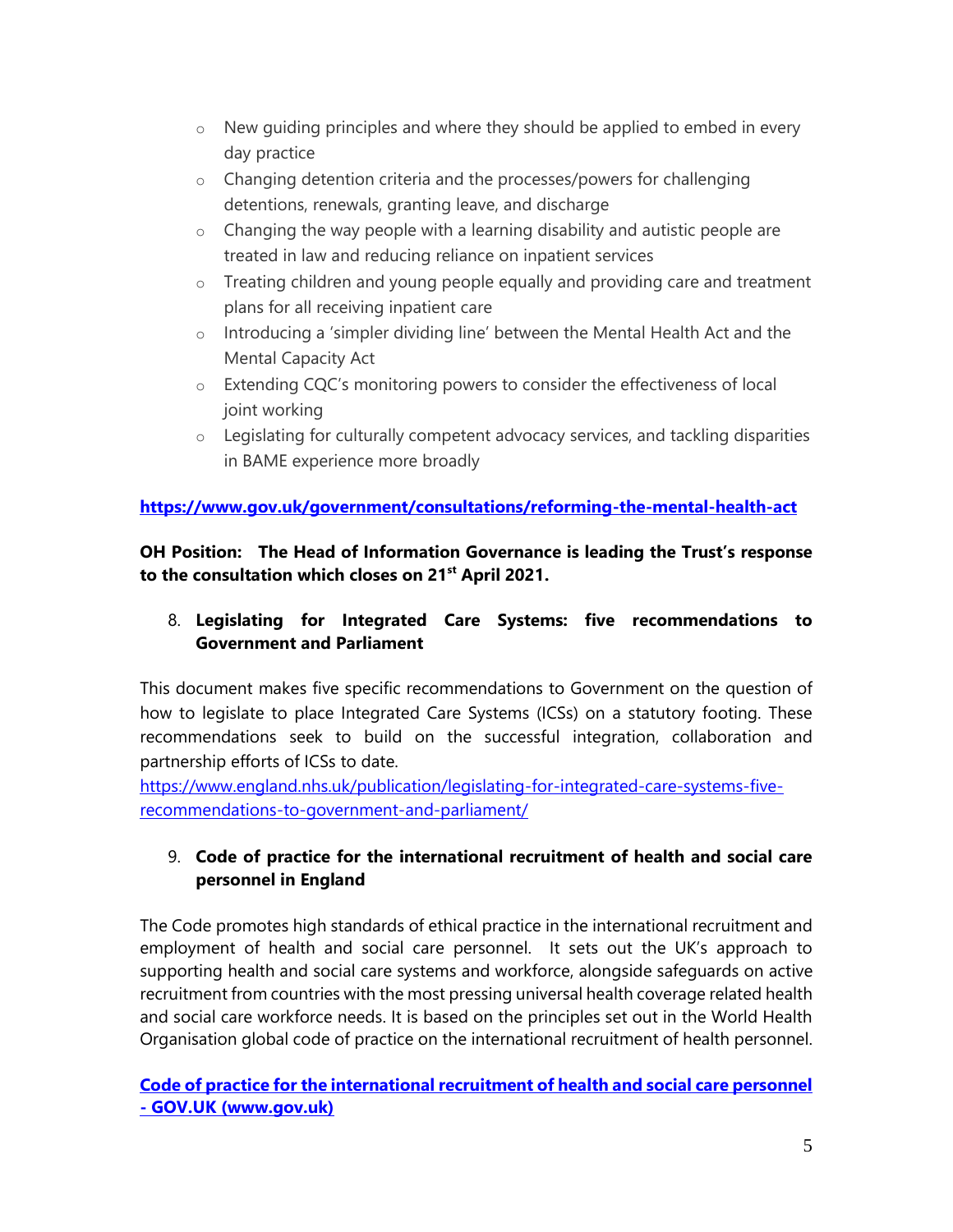# 10. **COVID-19 mental health and wellbeing recovery action plan**

The government published its COVID-19 mental health and wellbeing recovery action plan on 27 March 2021, which aims to respond to the mental health impacts of the pandemic during 2021/22 via a cross-government approach. It also sets out the full allocation of the additional £500m for mental health announced in the spending review last autumn.

# Key points:

• The COVID-19 mental health and wellbeing recovery action plan recognises that some people will need further specialist support in the coming months and years as, while the full scale of future difficulties is not yet known, demand for mental health services is expected to rise. The government emphasises that delivering the NHS' ambitious mental health improvement programme is all the more vital in this context.

• The plan provides further detail on where the additional £500 million investment for mental health announced at the spending review last autumn will be targeted. There will be funding:

- to accelerate delivery of key commitments the NHS long term plan such as access to children and young people's mental health support, expansion of adult community support and sustaining and enhancing crisis support
- to invest in training and education of the NHS mental health workforce, and begin implementing mental health act reforms
- to tackle critical care 'backlogs' as a result of the pandemic such as for people with a learning disability and/or autism, memory assessment and dementia diagnosis, and physical outreach for those with serious mental illness (SMI).

# **[https://assets.publishing.service.gov.uk/government/uploads/system/uploads/atta](https://assets.publishing.service.gov.uk/government/uploads/system/uploads/attachment_data/file/973936/covid-19-mental-health-and-wellbeing-recovery-action-plan.pdf) [chment\\_data/file/973936/covid-19-mental-health-and-wellbeing-recovery-action](https://assets.publishing.service.gov.uk/government/uploads/system/uploads/attachment_data/file/973936/covid-19-mental-health-and-wellbeing-recovery-action-plan.pdf)[plan.pdf](https://assets.publishing.service.gov.uk/government/uploads/system/uploads/attachment_data/file/973936/covid-19-mental-health-and-wellbeing-recovery-action-plan.pdf)**

The **[national suicide prevention strategy progress report](https://protect-eu.mimecast.com/s/m_z-CLZ4khkzOkktYVq4L?domain=news.nhsproviders.org)** has been published alongside the plan, which sets out data and trends on suicide and self-harm, progress against existing commitments, and further steps government will be taking to reduce suicide and self-harm going forwards.

### 11. **Freedom to Speak Up annual report published**

The National Guardian's Office (NGO) recently published its *[Annual report for 2020](https://protect-eu.mimecast.com/s/dz00Cz6ZJT8pKY4h1IIAu?domain=news.nhsproviders.org)*, highlighting progress made in *Freedom to speak up* in the last year, and the impact the pandemic has had on speaking up. The report outlines how its work relates to helping the NHS create a 'learn not blame' culture, and details its year in numbers, including the rise in cases brought to guardians, up 32% to 16,199. It also details how the NGO is seeking to embed the learning seen so far, including through its annual *Speak up* month in October,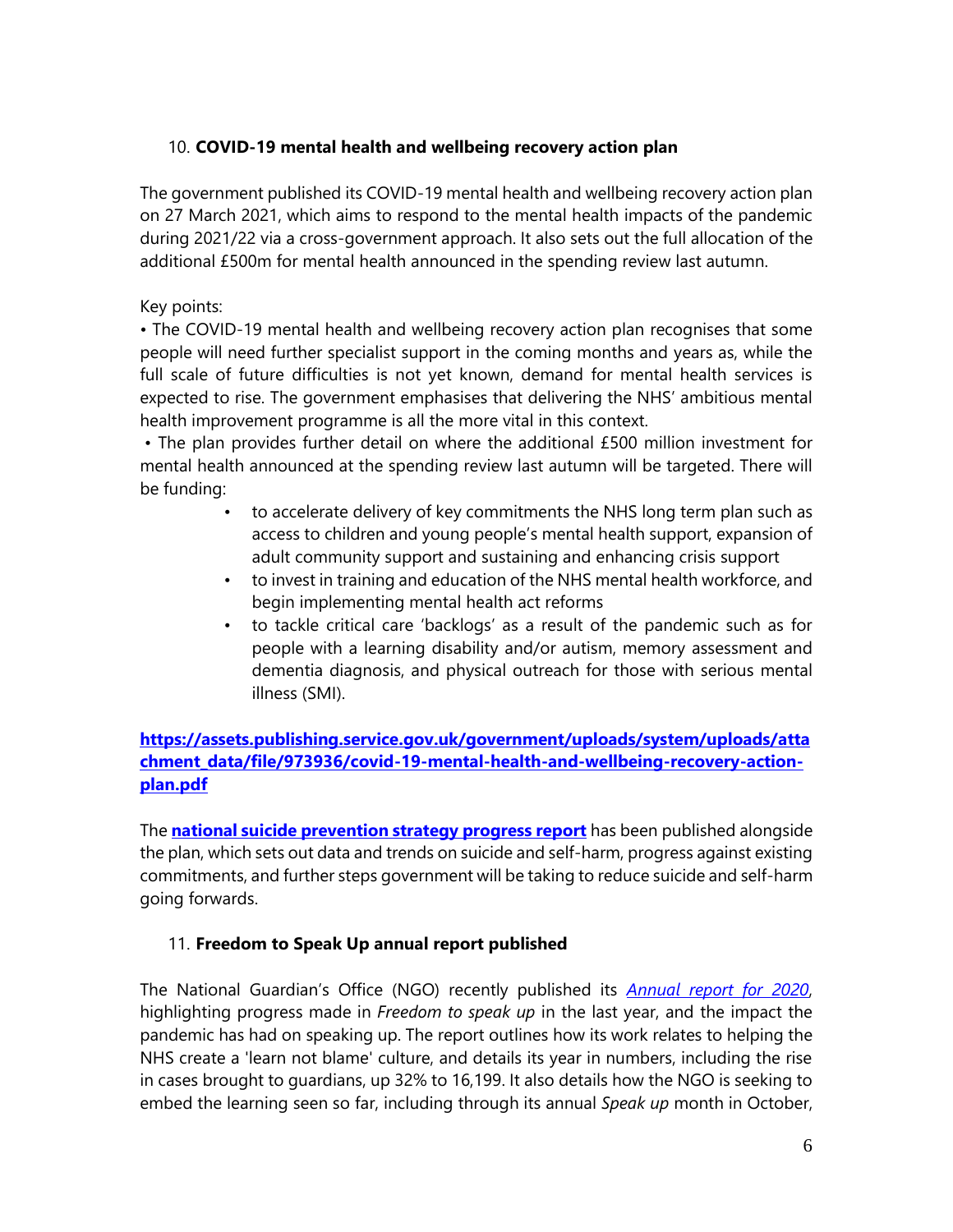network meetings, training, case review recommendations and through conferences and events.

# **OH Position: The Trust's FTSU Guardian will capture the learning for the Trust and highlight any relevant actions in the next FTSUG report to the Board of Directors.**

# 12. **Building a Digital Strategy**

Digital Health covers a new report, *[Building a digital strategy](https://protect-eu.mimecast.com/s/ncdNC994wsRg5BmU76DnQ?domain=news.nhsproviders.org)*, which is the latest guide published as part of the **[Digital Boards programme.](https://protect-eu.mimecast.com/s/gyROCywYGs6zlMNUpjBqu?domain=news.nhsproviders.org)** The guide aims to support trust leaders sustain the momentum on digital built up during the pandemic. It has been jointly produced by NHS Providers and Public Digital, in partnership with Health Education and NHSX.

**OH Position: The Trust has been reappraising its digital ambitions in light of the changes made during the response to COVID-19 and is refreshing its digital strategy in order to set a clear vision for the future. As all board members need to take responsibility for the digital strategy the guide is designed for those who have an oversight role and will review, approve and assure that the digital strategy is on track. The Digital Boards programme, supported by HEE and NHSX, offers free development sessions for individual trust boards to support them in these conversations, and the Trust is in the process of arranging the same.**

# 13. **NHS complaint standards**

The Parliamentary and Health Service Ombudsman (PHSO) has published the *[NHS](https://protect-eu.mimecast.com/s/dt-MCx6XETm4Z5xu7W9EU?domain=news.nhsproviders.org)  [complaint standards](https://protect-eu.mimecast.com/s/dt-MCx6XETm4Z5xu7W9EU?domain=news.nhsproviders.org)*, a framework to set out how organisations providing NHS services should approach complaint handling. They apply to NHS organisations in England and independent healthcare providers who deliver NHS-funded care.

The standards aim to support organisations in providing a quicker, simpler and more streamlined complaint handling service, with a strong focus on early resolution by empowered and well-trained staff. They also place a strong emphasis on senior leaders regularly reviewing what learning can be taken from complaints, and how this learning should be used to improve services. The standards are being tested in pilot sites in 2021 and will be refined and introduced across the NHS in 2022.

**OH Position: This framework is a helpful overview of what works well, and an opportunity to reflect on the valuable work done across the NHS and to draw lessons accordingly. The standards will be implemented once introduced.**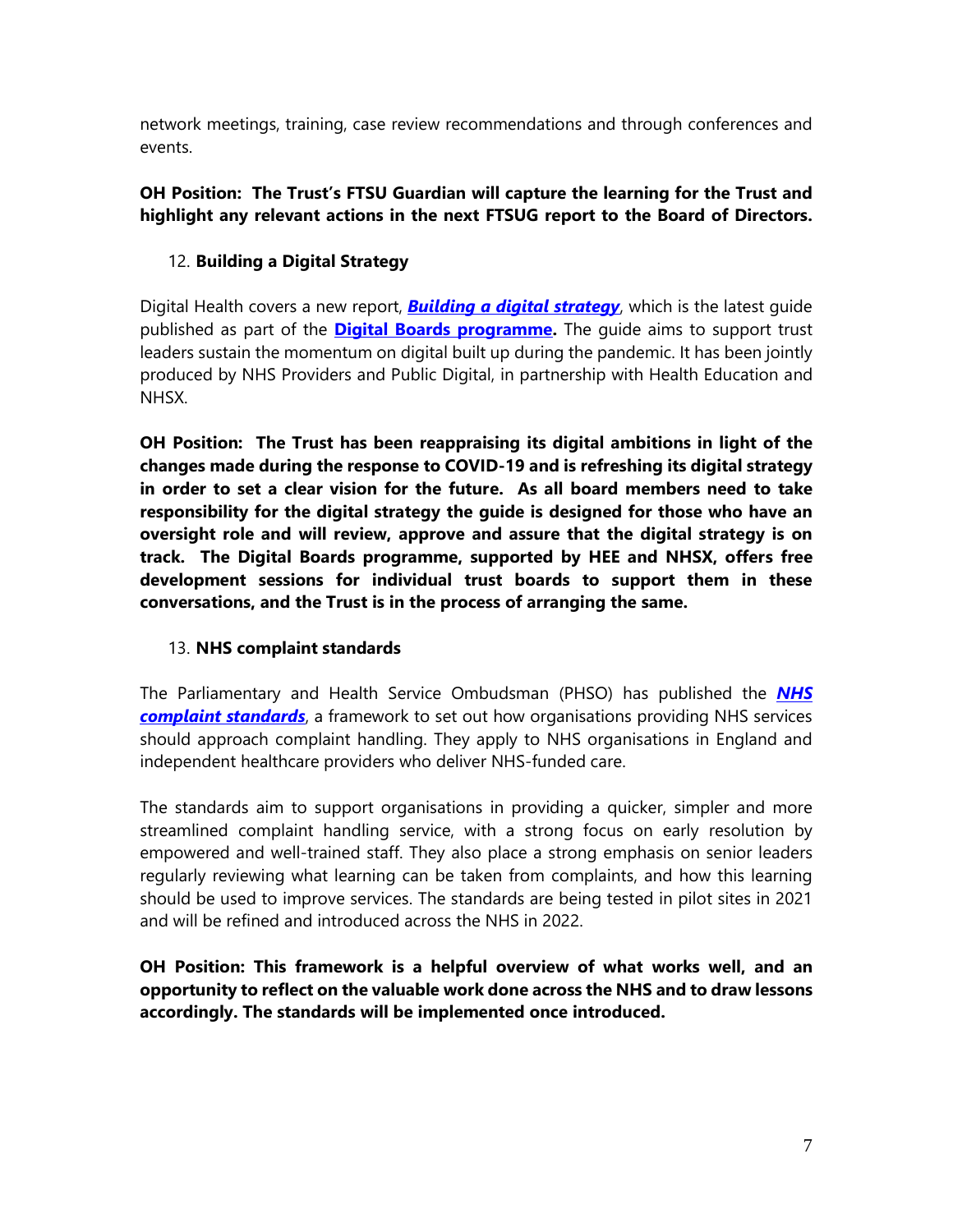#### **RECOMMENDATION**

The Board of Directors is invited to consider and note the content of the report and where relevant, members should each be satisfied of their individual and collective assurances that the internal plans and controls in place to deliver or prepare for compliance against any of the Trust's obligations are appropriate and effective.

Lead Executive and Author: Kerry Rogers, Director of Corporate Affairs & **Company Secretary**

### **Addendum A**

**\_\_\_\_\_\_\_\_\_\_\_\_\_\_\_\_\_\_\_\_\_\_\_\_\_\_\_\_\_\_\_\_\_\_\_\_\_\_\_\_\_\_\_\_\_\_\_\_\_\_\_\_\_\_\_\_\_\_\_\_\_\_\_\_\_\_\_\_\_\_\_\_\_\_\_\_\_\_\_\_\_\_\_\_\_\_\_\_\_\_\_\_\_**

### **AWARENESS/LEARNING/'TRUE FOR US'/THOUGHT PIECES**

### **CQC Inspections**

**CQC demands improvements at Greater Manchester Mental Health NHS Foundation Trust** *CQC, 11 Feb 2021*

The Trust must improve the quality of care provided to patients in its acute ward for adults of working age and psychiatric intensive care unit (PICU) at Park House, North Manchester General Hospital. The unannounced, focused inspection took place in December following concerns regarding the safety of patients and leadership on the ward.

**[https://www.cqc.org.uk/news/releases/cqc-demands-improvements-greater](https://www.cqc.org.uk/news/releases/cqc-demands-improvements-greater-manchester-mental-health-nhs-foundation-trust)[manchester-mental-health-nhs-foundation-trust](https://www.cqc.org.uk/news/releases/cqc-demands-improvements-greater-manchester-mental-health-nhs-foundation-trust)**

# **CQC publishes reports on Avon and Wiltshire Mental Health Partnership NHS Trust** *CQC, 10 Feb 2021*

Forensic inpatient and secure wards: **[https://www.cqc.org.uk/news/releases/cqc](https://www.cqc.org.uk/news/releases/cqc-publishes-report-avon-wiltshire-mental-health-partnership-nhs-trust%E2%80%99s-forensic)[publishes-report-avon-wiltshire-mental-health-partnership-nhs](https://www.cqc.org.uk/news/releases/cqc-publishes-report-avon-wiltshire-mental-health-partnership-nhs-trust%E2%80%99s-forensic)[trust%E2%80%99s-forensic](https://www.cqc.org.uk/news/releases/cqc-publishes-report-avon-wiltshire-mental-health-partnership-nhs-trust%E2%80%99s-forensic)** Community-based mental health services of adults of working age: **[https://www.cqc.org.uk/news/releases/cqc-publishes-report-avon-wiltshire](https://www.cqc.org.uk/news/releases/cqc-publishes-report-avon-wiltshire-mental-health-partnership-nhs-trust%E2%80%99s-community)[mental-health-partnership-nhs-trust%E2%80%99s-community](https://www.cqc.org.uk/news/releases/cqc-publishes-report-avon-wiltshire-mental-health-partnership-nhs-trust%E2%80%99s-community)**

**CQC publish report on Bradford District Care NHS Foundation Trust** *CQC, 17 Feb 2021*

This was an unannounced focused inspection of their acute wards for adults of working age and psychiatric intensive care units, prompted in part by reports of serious incidents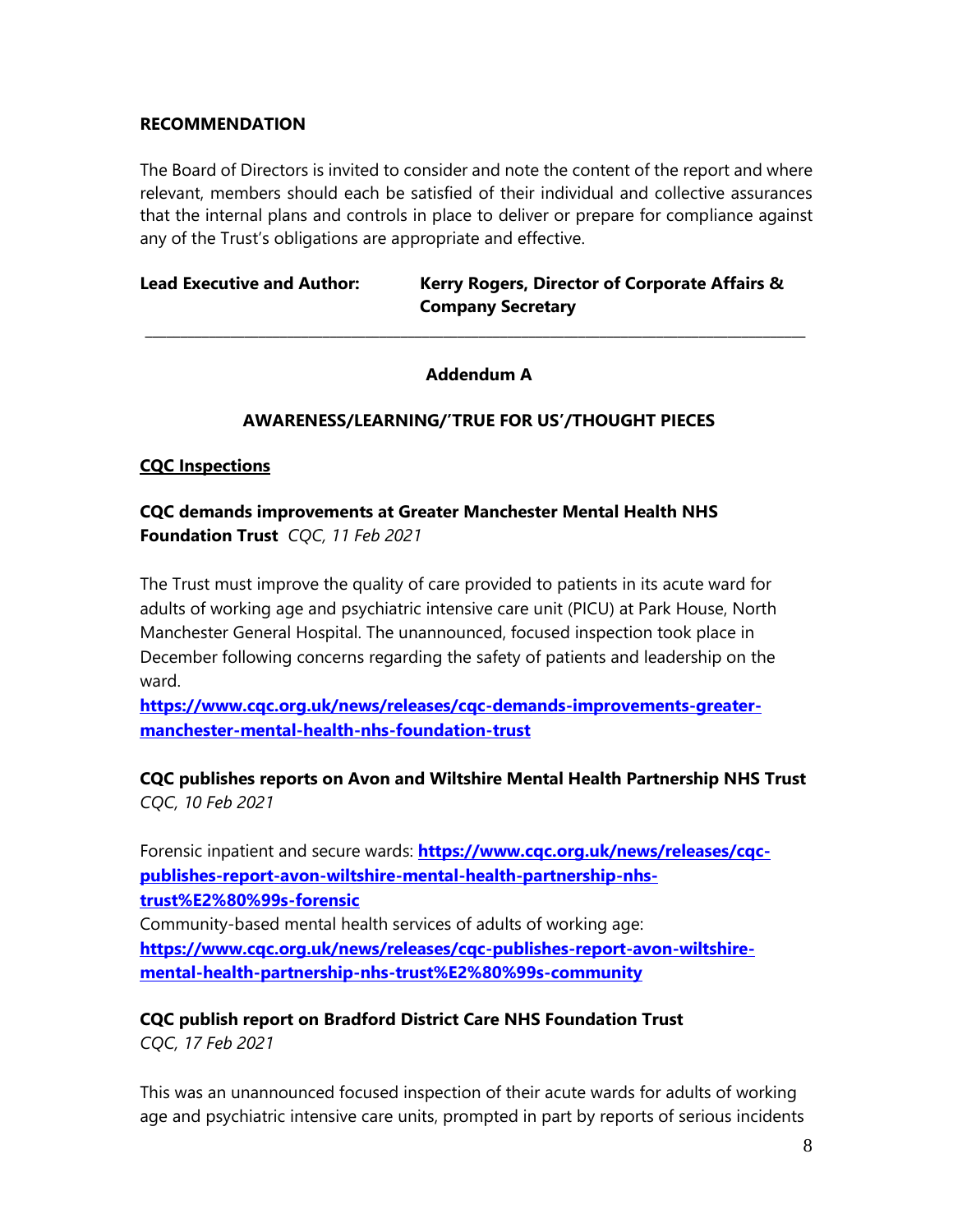on some wards which gave inspectors concerns about the safety and quality of the care being provided.

**[https://www.cqc.org.uk/news/releases/cqc-publish-report-bradford-district-care](https://www.cqc.org.uk/news/releases/cqc-publish-report-bradford-district-care-nhs-foundation-trust)[nhs-foundation-trust](https://www.cqc.org.uk/news/releases/cqc-publish-report-bradford-district-care-nhs-foundation-trust)**

# **CQC publishes a report on Littlebrook Hospital part of Kent and Medway NHS and Social Care Partnership Trust**

*CQC, 16 Feb 2021*

The Care Quality Commission has published the findings from a focused inspection of Acute wards for adults of working age and psychiatric intensive care units to follow up on a number of concerns we had about the seclusion of patients, the environment and complaints from patients and carers.

**[https://www.cqc.org.uk/news/releases/cqc-publishes-report-littlebrook-hospital](https://www.cqc.org.uk/news/releases/cqc-publishes-report-littlebrook-hospital-part-kent-medway-nhs-social-care-partnership)[part-kent-medway-nhs-social-care-partnership](https://www.cqc.org.uk/news/releases/cqc-publishes-report-littlebrook-hospital-part-kent-medway-nhs-social-care-partnership)**

#### **Recruiting for Diversity: A guide for NHS Provider organisations**

**\_\_\_\_\_\_\_\_\_\_\_\_\_\_\_\_\_\_\_\_\_\_\_\_\_\_\_\_\_\_\_\_\_\_\_\_\_\_\_\_\_\_\_\_\_\_\_\_\_\_\_\_\_\_\_\_\_\_\_\_\_\_\_\_\_\_\_\_\_\_\_\_**

Guidance published last week by the Seacole **Group [Recruiting for Diversity; A](https://protect-eu.mimecast.com/s/EULkCvQVBTE3zNYFQv02p?domain=bit.ly)  [Guide for NHS Provider Organisations](https://protect-eu.mimecast.com/s/EULkCvQVBTE3zNYFQv02p?domain=bit.ly)** brings together simple steps in good practice that will have a meaningful impact on all types of board diversity and ensure opportunities are open and attract people from all backgrounds. It's an excellent resource for encouraging all types of diversity and demonstrates the ally focused nature of these networks.

### **Working together to improve patient care: how PCNs are working in partnership to support people's mental health** *NHS Confederation, 4 Feb 2021*

This briefing was developed jointly by the NHS Confederation's Mental Health Network and PCN Network and provides examples of three models of partnership working that are currently underway in primary care to support mental health at place level.

### **[https://www.nhsconfed.org/resources/2021/02/mhn-pcn-briefing-working](https://www.nhsconfed.org/resources/2021/02/mhn-pcn-briefing-working-together-to-improve-patient-care)[together-to-improve-patient-care](https://www.nhsconfed.org/resources/2021/02/mhn-pcn-briefing-working-together-to-improve-patient-care)**

**Monitoring the quality of care and safety for people with a learning disability** 

**and/or people who are autistic in inpatient care** *NHS England, 1 Feb 2021* Guidance for commissioners to support the quality oversight of clinical commissioning group-commissioned inpatient care for people with a learning disability and/or people who are autistic.